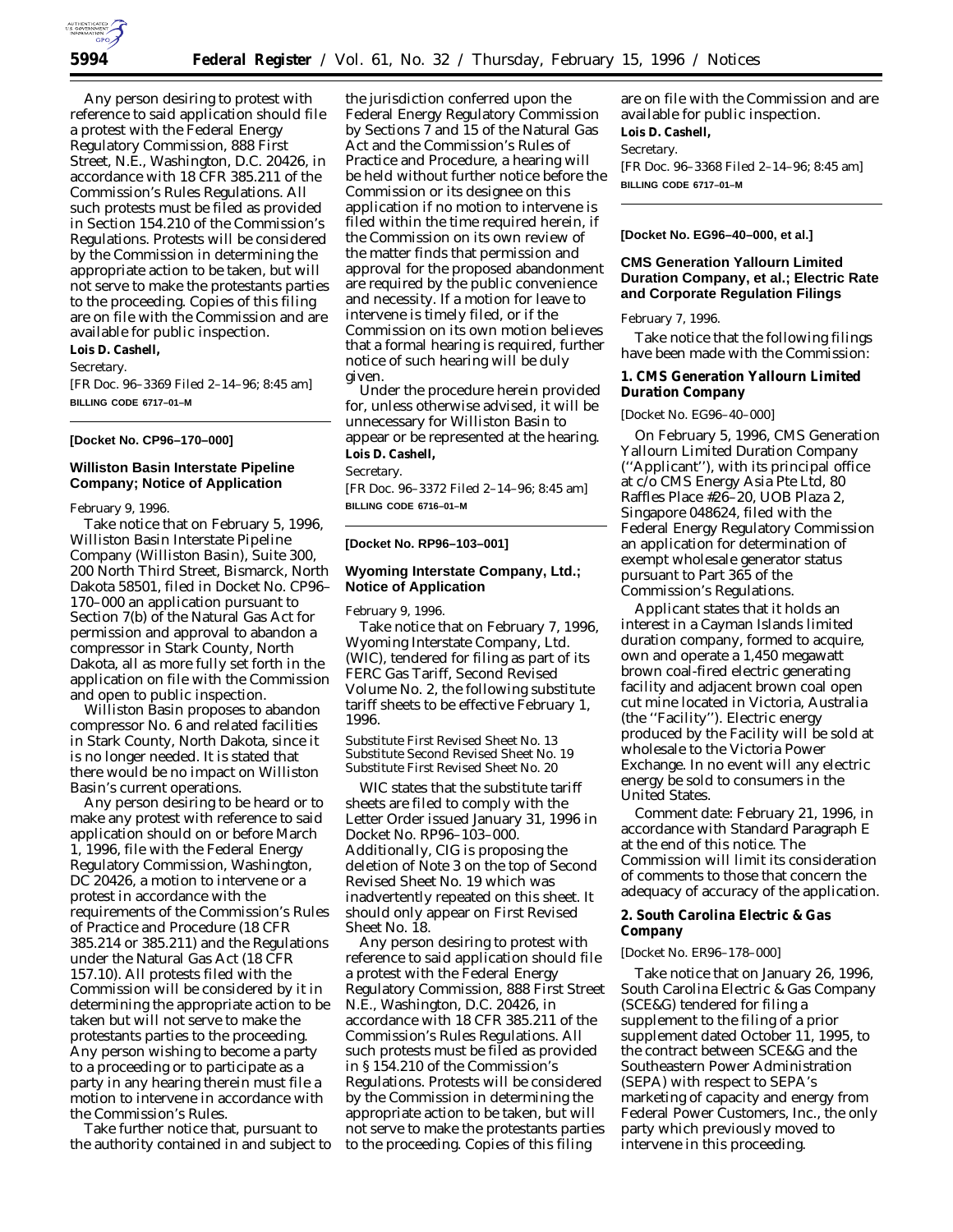*Comment date:* February 21, 1996, in accordance with Standard Paragraph E at the end of this notice.

**3. Northeast Utilities Service Company**

[Docket No. ER96–897–000]

Take notice that on January 24, 1996, Northeast Utilities Service Company (NUSCO), tendered for filing, a Service Agreement to provide short-term firm transmission service to Koch Power Services, Inc. (Koch), under the NU System Companies' Transmission Service Tariff No. 5.

NUSCO states that a copy of this filing has been mailed to Koch.

NUSCO requests that the Service Agreement become effective sixty (60) days after receipt of this filing by the Commission.

*Comment date:* February 21, 1996, in accordance with Standard Paragraph E at the end of this notice.

**4. Northern Indiana Public Service Company**

[Docket No. ER96–898–000]

Take notice that on January 24, 1996, Northern Indiana Public Service Company, tendered for filing an executed Service Agreement between Northern Indiana Public Service Company and Aquila Power Corporation.

Under the Service Agreement, Northern Indiana Public Service Company agrees to provide services to Aquila Power Corporation under Northern Indiana Public Service Company's Power Sales Tariff, which was accepting for filing by the Commission and made effective by Order dated August 17, 1995 in Docket No. ER95–1222–000. Northern Indiana Public Service Company and Aquila Power Corporation request waiver of the Commission's sixty-day notice requirement to permit an effective date of February 1, 1996.

Copies of this filing have been sent to the Indiana Utility Regulatory Commission and the Indiana Office of Utility Consumer Counselor.

*Comment date:* February 21, 1996, in accordance with Standard Paragraph E at the end of this notice.

**5. Northern Indiana Public Service Company**

[Docket No. ER96–900–000]

Take notice that on January 24, 1996, Northern Indiana Public Service Company, tendered for filing an executed Service Agreement between Northern Indiana Public Service Company and Alpena Power Company.

Under the Service Agreement, Northern Indiana Public Service Company agrees to provide services to Alpena Power Company under Northern Indiana Public Service Company's Power Sales Tariff, which was accepting for filing by the Commission and made effective by Order dated August 17, 1995 in Docket No. ER95–1222–000. Northern Indiana Public Service Company and Alpena Power Company request waiver of the Commission's sixty-day notice requirement to permit an effective date of February 1, 1996.

Copies of this filing have been sent to the Indiana Utility Regulatory Commission and the Indiana Office of Utility Consumer Counselor.

*Comment date:* February 21, 1996, in accordance with Standard Paragraph E at the end of this notice.

**6. Northern Indiana Public Service Company**

[Docket No. ER96–901–000]

Take notice that on January 24, 1996, Northern Indiana Public Service Company tendered for filing an executed Service Agreement between Northern Indiana Public Service Company and Ohio Edison Company.

Under the Service Agreement, Northern Indiana Public Service Company agrees to provide services to Ohio Edison Company under Northern Indiana Public Service Company's Power Sales Tariff, which was accepting for filing by the Commission and made effective by Order dated August 17, 1995 in Docket No. ER95–1222–000. Northern Indiana Public Service Company and Ohio Edison Company request waiver of the Commission's sixty-day notice requirement to permit an effective date of February 1, 1996.

Copies of this filing have been sent to the Indiana Utility Regulatory Commission and the Indiana Office of Utility Consumer Counselor.

*Comment date:* February 21, 1996, in accordance with Standard Paragraph E at the end of this notice.

# **7. UNITIL Power Corp.**

[Docket No. ER96–902–000]

Take notice that on January 24, 1996, UNITIL Power Corp. (UPC), tendered for filing a Power Supply Agreement (Power Supply Agreement) between UPC and Concord Electric Company (CECo) and Exeter & Hampton Electric Company (E&H). The Power Supply Agreement sets forth the terms and conditions under which UPC will sell, and CECo and E&H will purchase, firm electric power supply for resale by CECo and E&H to retail customers under its newly approved Energy Bank Service. UPC requests an effective date for the Power Supply Agreement of March 24, 1996.

UPC states copies of the filing were served on E&H, CECo and on the New Hampshire Public Utilities Commission.

*Comment date:* February 21, 1996, in accordance with Standard Paragraph E at the end of this notice.

**8. The Dayton Power and Light Company**

[Docket No. ER96–903–000]

Take notice that on January 24, 1996, The Dayton Power and Light Company (Dayton), tendered for filing an executed Master Power Sales Agreement between Dayton and The Pennsylvania Power and Light (Pennsylvania).

Pursuant to the rate schedule attached as Exhibit B to the Agreement, Dayton will provide to Pennsylvania power and/or energy for resale.

*Comment date:* February 21, 1996, in accordance with Standard Paragraph E at the end of this notice.

**9. Wisconsin Electric Power Company**

[Docket No. ER96–904–000]

Take notice that on January 24, 1996, Wisconsin Electric Power Company (Wisconsin Electric), tendered for filing an Electric Service Agreement between itself and Valero Power Services Company (Valero). The Electric Service Agreement provides for service under Wisconsin Electric's Coordination Sales Tariff.

Wisconsin Electric requests an effective date of sixty days from date of filing. Copies of the filing have been served on Valero, the Public Service Commission of Wisconsin and the Michigan Public Service Commission.

*Comment date:* February 21, 1996, in accordance with Standard Paragraph E at the end of this notice.

**10. Wisconsin Electric Power Company**

[Docket No. ER96–905–000]

Take notice that on January 24, 1996, Wisconsin Electric Power Company (Wisconsin Electric), tendered for filing an Electric Service Agreement between itself and Coastal Electric Services Company (Coastal). The Electric Service Agreement provides for service under Wisconsin Electric's Coordination Sales Tariff.

Wisconsin Electric requests an effective date of sixty days from date of filing. Copies of the filing have been served on Coastal, the Public Service Commission of Wisconsin and the Michigan Public Service Commission.

*Comment date:* February 21, 1996, in accordance with Standard Paragraph E at the end of this notice.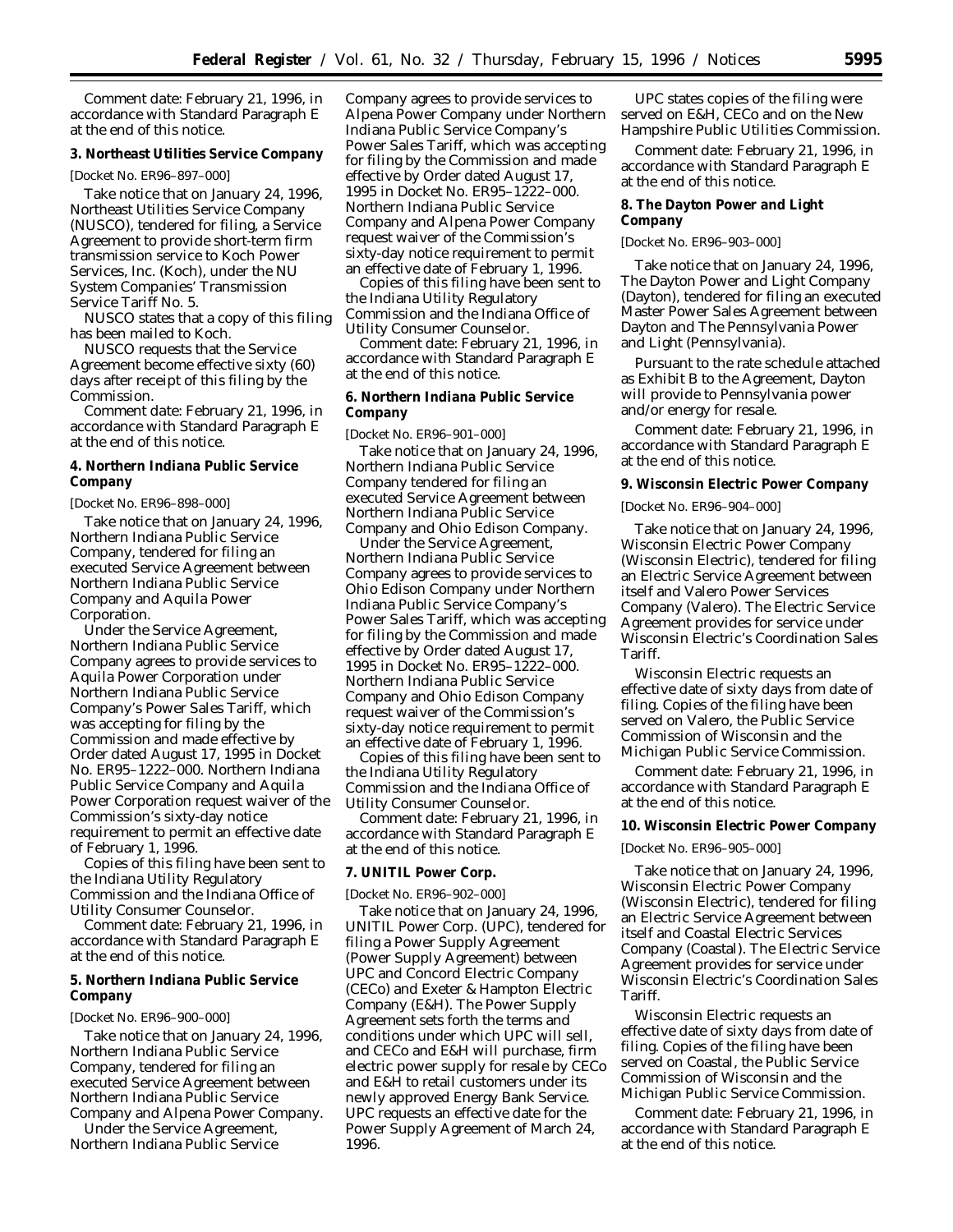# **11. Virginia Electric and Power Company**

### [Docket No. ER96–907–000]

Take notice that on January 24, 1996, Virginia Electric and Power Company (Virginia Power), tendered for filing a Service Agreement between The Cincinnati Gas & Electric Company, PSI Energy, Inc. and Cinergy Services, Inc. and Virginia Power, dated November 1, 1995, under the Power Sales Tariff to Eligible Purchasers dated May 27, 1994. Under the tendered Service Agreement Virginia Power agrees to provide services to The Cincinnati Gas & Electric Company, PSI Energy, Inc. and Cinergy Services, Inc. under the rates, terms and conditions of the Power Sales Tariff as agreed by the parties pursuant to the terms of the applicable Service Schedules included in the Power Sales **Tariff** 

Copies of the filing were served upon the Virginia State Corporation Commission, the North Carolina Utilities Commission, the Ohio Public Utilities Commission, and the Indiana Utility Regulatory Commission.

*Comment date:* February 21, 1996, in accordance with Standard Paragraph E at the end of this notice.

**12. Cinergy Services, Inc.**

[Docket No. ER96–908–000]

Take notice that on January 24, 1996, Cinergy Services, Inc. (Cinergy), tendered for filing a service agreement under Cinergy's Non-Firm Power Sales Standard Tariff (the Tariff) entered into between Cinergy and the Public Service Electric and Gas Company.

Cinergy and the Public Service Electric and Gas Company are requesting an effective date of January 1, 1996.

*Comment date:* February 21, 1996, in accordance with Standard Paragraph E at the end of this notice.

**13. New York State Electric & Gas Corporation**

[Docket No. ER96–909–000]

Take notice that on January 25, 1996, New York State Electric & Gas Corporation (NYSEG), tendered for filing an amendment to the Rate Schedule No. 117 filed with FERC corresponding to an Agreement with the Delaware County Electric Cooperative Inc. (the Cooperative). The proposed amendment would decrease revenues by \$182.56 based on the twelve month period ending December 31, 1996.

This rate filing is made pursuant to 1(c) and 3(a) through (c) of Article IV of the June 1, 1977 Facilities Agreement between NYSEG and the Cooperative, filed with FERC. The annual charges of

routine operation and maintenance and general expenses, as well as revenue and property taxes are revised based on data taken from NYSEG's Annual Report to the Federal Energy Regulatory Commission (FERC Form 1) for the twelve months ended December 31, 1994. The revised facilities charge is levied on the cost of the 34.5 kV tie line from Taylor Road to the Jefferson Substation, constructed by NYSEG for the sole use of the Cooperative.

NYSEG requests an effective date of January 1, 1996, and, therefore, requests waiver of the Commission's notice requirements.

Copies of the filing were served upon the Delaware County Electric Cooperative Inc. and on the Public Service Commission of the State of New York.

*Comment date:* February 21, 1996, in accordance with Standard Paragraph E at the end of this notice.

**14. Wisconsin Public Service Corporation**

[Docket No. ER96–910–000]

Take notice that on January 25, 1996, Wisconsin Public Service Corporation, tendered for filing, executed service agreements with Coastal Electric Services Company and K N Marketing Inc. under its CS–1 Coordination Sales Tariff.

*Comment date:* February 21, 1996, in accordance with Standard Paragraph E at the end of this notice.

**15. New York State Electric & Gas Corporation**

[Docket No. ER96–911–000]

Take notice that on January 25, 1996, New York State Electric & Gas Corporation (NYSEG), tendered for filing a supplement to its Agreement with the Municipal Board of the Village of Bath (the Village), designated Rate Schedule FERC No. 72. The proposed amendment would increase revenues by \$46.82 based on the twelve month period ending December 31, 1996.

This rate filing is made pursuant to Section 2 (a) through (c) of Article IV of the December 1, 1977 Facilities Agreement—Rate Schedule FERC No. 72. The annual charges for routine operation and maintenance and general expenses, as well as revenue and property taxes are revised based on data taken from NYSEG's Annual Report to the Federal Energy Regulatory Commission (FERC Form 1) for the twelve months ended December 31, 1994. The revised facilities charge is levied on the cost of the tap facility constructed and owned by NYSEG to connect its 34.5 Kv electric transmission line located in the Village of Bath to the Village's Fairview Drive Substation.

NYSEG requests an effective date of January 1, 1996, and, therefore, requests waiver of the Commission's notice requirements.

Copies of the filing were served upon the Municipal Board of the Village of Bath and on the Public Service Commission of the State of New York.

*Comment date:* February 21, 1996, in accordance with Standard Paragraph E at the end of this notice.

**16. Southern Company Services, Inc.**

[Docket No. ER96–912–000]

Take notice that on January 24, 1996, Southern Company Services, Inc., acting on behalf of Alabama Power Company, Georgia Power Company, Gulf Power Company, Mississippi Power Company and Savannah Electric and Power Company (Southern Companies), tendered for filing an Interchange Service Contract between Southern Companies and Heartland Energy Services, Inc. The Interchange Service Contract establishes the terms and conditions of power supply, including provisions relating to service conditions, control of system disturbances, metering and other matters related to the administration of the agreement.

*Comment date:* February 21, 1996, in accordance with Standard Paragraph E at the end of this notice.

**17. Southern Company Services, Inc.**

[Docket No. ER96–913–000]

Take notice that on January 24, 1996, Southern Company Services, Inc., acting on behalf of Alabama Power Company, Georgia Power Company, Gulf Power Company, Mississippi Power Company and Savannah Electric and Power Company (Southern Companies), tendered for filing an Interchange Service Contract between Southern Companies and LG&E Power Marketing Inc. of Fairfax, Virginia. The Interchange Service Contract establishes the terms and conditions of power supply, including provisions relating to service conditions, control of system disturbances, metering and other matters related to the administration of the agreement.

*Comment date:* February 21, 1996, in accordance with Standard Paragraph E at the end of this notice.

## **18. Southern Company Services, Inc.**

[Docket No. ER96–914–000]

Take notice that on January 24, 1996, Southern Company Services, Inc., acting on behalf of Alabama Power Company, Georgia Power Company, Gulf Power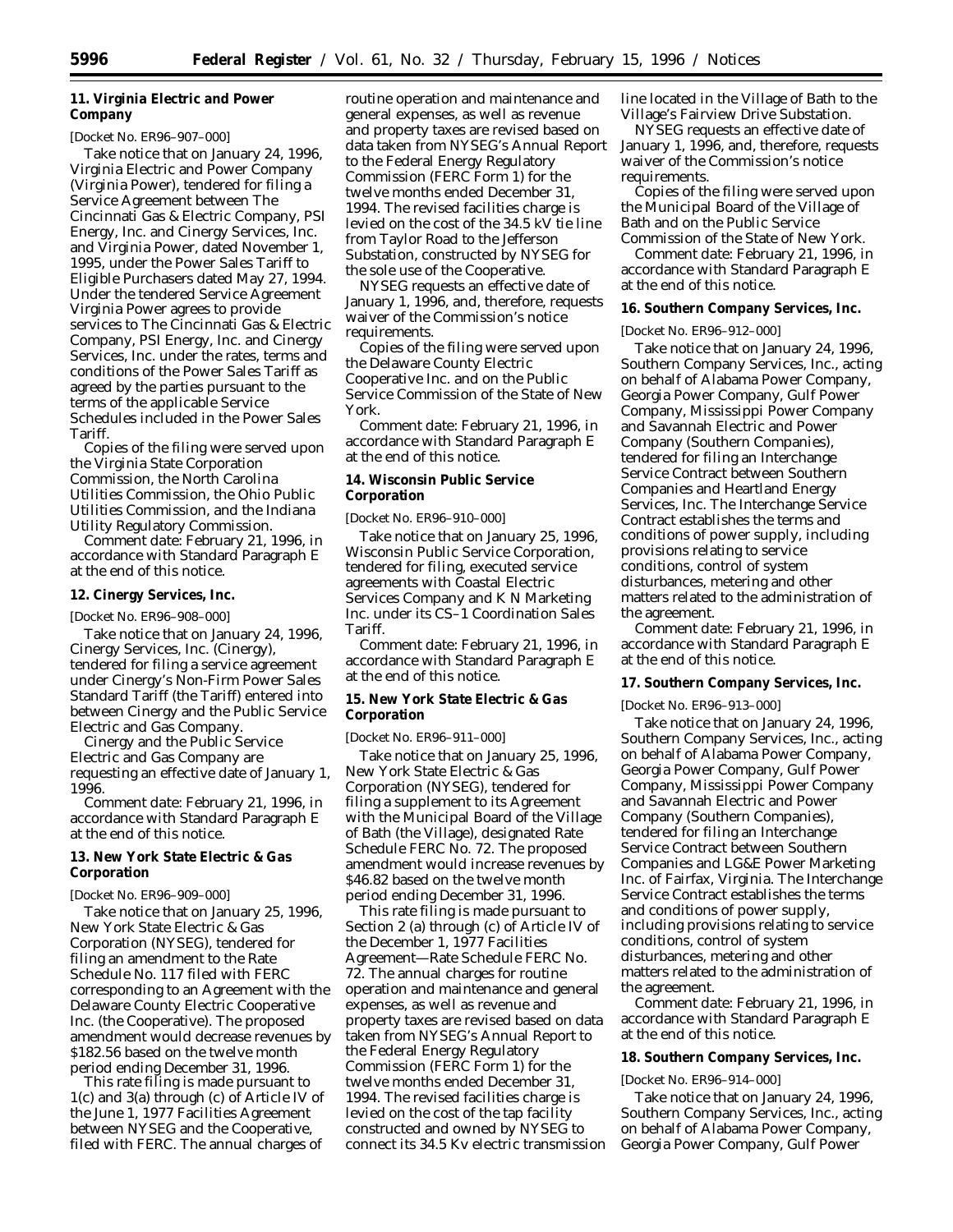Company, Mississippi Power Company and Savannah Electric and Power Company (Southern Companies), tendered for filing an Interchange Service contract between Southern Companies and CATEX Vitol Electric, L.L.C. The Interchange Service Contract establishes the terms and conditions of power supply, including provisions relating to service conditions, control of system disturbances, metering and other matters related to the administration of the agreement.

*Comment date:* February 21, 1996, in accordance with Standard Paragraph E at the end of this notice.

**19. Northern States Power Company (Minnesota); Northern States Power Company (Wisconsin)**

[Docket No. ER96–915–000]

Take notice that on January 24, 1996, Northern States Power Company-Minnesota (NSP–M) and Northern States Power Company-Wisconsin (NSP–W) jointly tendered and request the Commission to accept two Transmission Service Agreements which provide for Limited and Interruptible Transmission Service to Enron Power Marketing, Inc.

NSP requests that the Commission accept for filing the Transmission Service Agreements effective as of January 1, 1996. NSP requests a waiver of the Commission's notice requirements pursuant to Part 35 so the Agreements may be accepted for filing effective on the date requested.

*Comment date:* February 21, 1996, in accordance with Standard Paragraph E at the end of this notice.

**20. Northern States Power Company (Minnesota); Northern States Power Company (Wisconsin)**

### [Docket No. ER96–916–000]

Take notice that on January 24, 1996, Northern States Power Company-Minnesota (NSP–M) and Northern States Power Company-Wisconsin (NSP–W) tendered and request the Commission to accept two Transmission Service Agreements which provide for Limited and Interruptible Transmission Service to Rainbow Electric Marketing Corp. These Transmission Service Agreements replace the previously approved Limited and Interruptible Transmission Service Agreements which were in effect January 1, 1995, through December 31, 1995.

NSP requests that the Commission accept for filing the Transmission Service Agreements effective as of January 1, 1996. NSP requests a waiver of the Commission's notice requirements pursuant to Part 35 so the Agreements may be accepted for filing effective on the date requested.

*Comment date:* February 21, 1996, in accordance with Standard Paragraph E at the end of this notice.

**21. Northern States Power Company (Minnesota); Northern States Power Company (Wisconsin)**

## [Docket No. ER96–917–000]

Take notice that on January 24, 1996, Northern States Power Company-Minnesota (NSP–M) and Northern States Power Company-Wisconsin (NSP–W) jointly tendered and request the Commission to accept two Transmission Service Agreements which provide for Limited and Interruptible Transmission Service to Wisconsin Electric Power Company. These Transmission Service Agreements replace the previously approved Limited and Interruptible Transmission Service Agreements which were in effect January 1, 1995, through December 31, 1995.

NSP requests that the Commission accept for filing the Transmission Service Agreements effective as of January 1, 1996. NSP requests a waiver of the Commission's notice requirements pursuant to Part 35 so the Agreements may be accepted for filing effective on the date requested.

*Comment date:* February 21, 1996, in accordance with Standard Paragraph E at the end of this notice.

### **22. Federal Energy Sales, Inc.**

[Docket No. ER96–918–000]

Take notice that on January 24, 1996, Federal Energy Sales, Inc. (FES), tendered for filing pursuant to Rule 205, 18 CFR 385.205, a petition for waivers and blanket approvals under various regulations of the Commission and for an order accepting its FERC Electric Rate Schedule No. 1 to be effective no later than sixty (60) days from the date of its filing.

FES intends to engage in electric power and energy transactions as a marketer and a broker. In transactions where FES sells electric energy, it proposes to make such sales on rates, terms, and conditions to be mutually agreed to with the purchasing party. Neither FES nor any of its affiliates are in the business of generating, transmitting, or distributing electric power.

Rate Schedule No. 1 provides for the sale of energy and capacity at agreed prices. Rate Schedule No. 1 also provides that no sales may be made to affiliates.

*Comment date:* February 21, 1996, in accordance with Standard Paragraph E at the end of this notice.

**23. Kansas City Power & Light Company**

### [Docket No. ER96–919–000]

Take notice that on January 23, 1996, Kansas City Power & Light Company (KCPL), tendered for filing revised Service Schedule reflecting the rates which, pursuant to  $ER94-1011$ , would be based on the outcome of the proceeding in Docket No. ER94–1045.

*Comment date:* February 21, 1996, in accordance with Standard Paragraph E at the end of this notice.

**24. Wisconsin Public Service Corporation**

### [Docket No. ER96–920–000]

Take notice that on January 25, 1996, Wisconsin Public Service Corporation (WPSC), tendered for filing executed Transmission Service Agreements between WPSC and Coastal Electric Services Company. The Agreements provide for transmission service under the Comparable Transmission Service Tariff, FERC Original Volume No. 7.

WPSC asks that the agreements become effective retroactively to the date of execution by WPSC.

*Comment date:* February 21, 1996, in accordance with Standard Paragraph E at the end of this notice.

**25. Northeast Utilities Service Company**

[Docket No. ER96–921–000]

Take notice that on January 19, 1996, Northeast Utilities Service Company (NUSCO), tendered for filing on behalf of the Connecticut Light and Power Company, Western Massachusetts Electric Company, Holyoke Water Power Company, Holyoke Power and Electric Company and Public Service Company of New Hampshire (together, the NU System Companies) an amendment to the Capacity Agreement previously filed by NUSCO in the above-referenced docket.

NUSCO renews its request that the proposed rate schedule changes be permitted to become effective January 24, 1996. NUSCO states that a copy of the filing has been mailed or delivered to the effected parties.

*Comment date:* February 21, 1996, in accordance with Standard Paragraph E at the end of this notice.

### **26. Union Electric Company**

#### [Docket No. ER96–925–000]

Take notice that on January 25, 1996, Union Electric Company (UE), tendered for filing a Transmission Service Agreement dated July 21, 1995 between Electric Clearinghouse, Inc. (ECI) and UE. UE asserts that the purpose of the Agreement is to set out specific rates,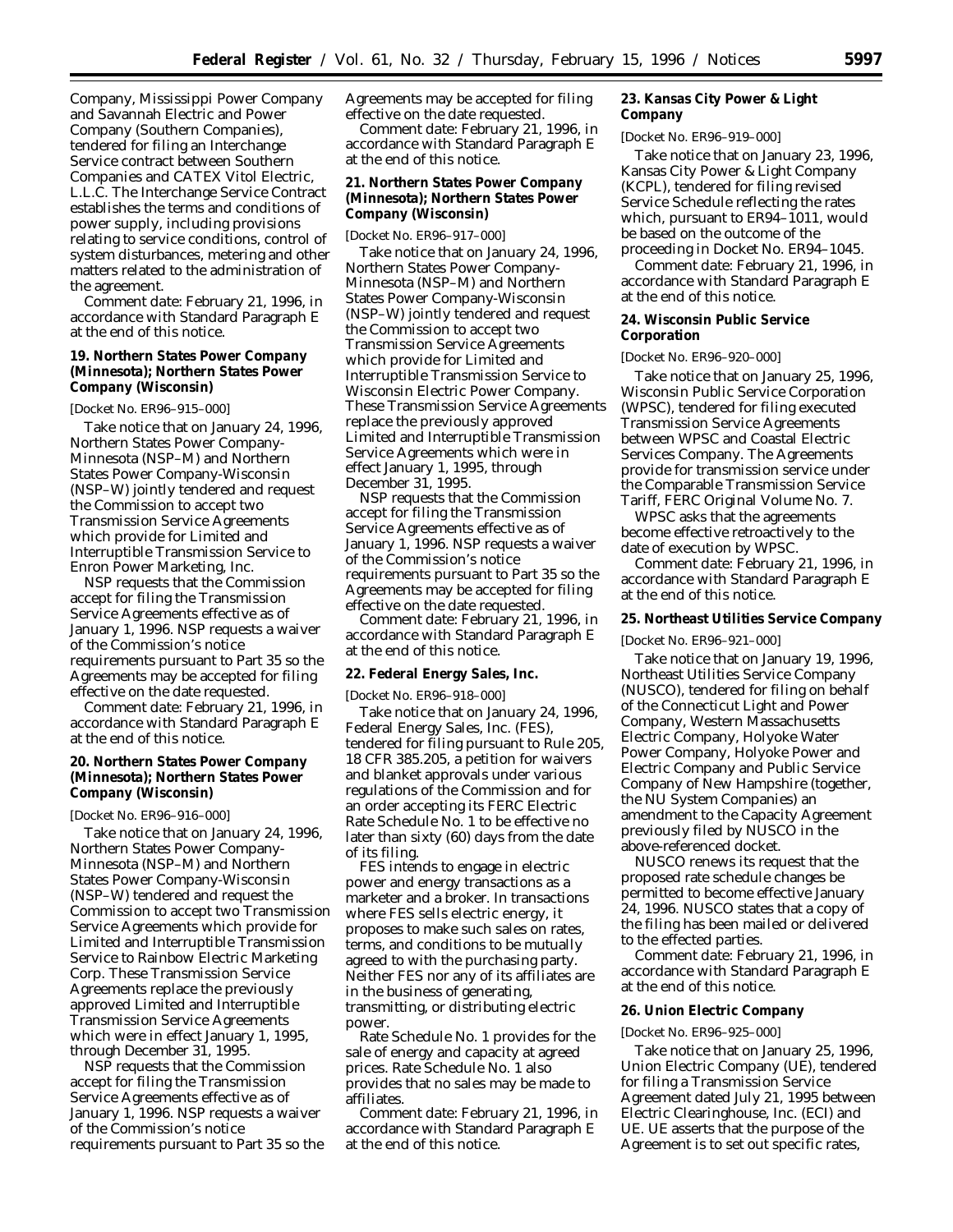terms, and conditions for transmission service transactions from UE to ECI.

*Comment date:* February 21, 1996, in accordance with Standard Paragraph E at the end of this notice.

## **27. Calpine Power Marketing, Inc.**

### [Docket No. ER96–926–000]

Take notice that on January 25, 1996, Calpine Power Marketing, Inc. (CPMI), tendered for filing a letter from the Executive Committee of the Western Systems Power Pool (WSPP) approving CPMI's application for membership in the WSPP. CPMI requests that the Commission amend the WSPP Agreement to include it as a WSPP member.

CPMI requests that its membership be made immediately effective and therefore requests waiver of the Commission's notice requirement. CPMI also requests that the Commission waive such other filing requirements as may be necessary or appropriate to allow the filing to become effective.

Copies of the filing were served upon counsel for the WSPP and the members of WSPP Executive Committee.

*Comment date:* February 21, 1996, in accordance with Standard Paragraph E at the end of this notice.

# **28. Northern States Power Company (Minnesota Company)**

### [Docket No. ER96–927–000]

Take notice that on January 25, 1996, Northern States Power Company (Minnesota) (NSP), tendered for filing an Agreement dated December 20, 1995, between NSP and the City of Shakopee (City). In a previous agreement dated June 30, 1995, between the two parties, City agreed to continue paying NSP the current wholesale distribution substation rate of \$0.47/Kw-month until December 31, 1995. Since the June 30, 1995, agreement has terminated, this new Agreement has been executed to continue the current wholesale distribution substation rate of \$0.47/Kwmonth until June 30, 1996.

NSP request the Agreement be accepted for filing effective January 1, 1996, and requests waiver of the Commission's notice requirements in order for the Agreement to be accepted for filing on the date requested.

*Comment date:* February 21, 1996, in accordance with Standard Paragraph E at the end of this notice.

## **29. Connecticut Light & Power Company**

## [Docket No. ER96–928–000]

Take notice that on January 25, 1996, Northeast Utilities Service Company (NUSCO), on behalf of the Northeast

Utilities System Companies, tendered for filing a First Amendment to Dispatchable System Power Sales Agreement between NUSCO and Sterling Municipal Light Department (Sterling).

NUSCO states that a copy of this filing has been mailed to Sterling.

NUSCO requests that the First Amendment to Dispatchable System Power Sales Agreement become effective on March 1, 1996.

*Comment date:* February 21, 1996, in accordance with Standard Paragraph E at the end of this notice.

## **30. Pennsylvania Power & Light Company**

### [Docket No. ER96–930–000]

Take notice that on January 25, 1996, Pennsylvania Power & Light Company (PP&L), tendered for filing a request for approval of rate changes, under the Capacity and Energy Sales Agreement (Agreement) dated June 29, 1983, as supplemented, between PP&L and Atlantic City Electric Company. PP&L proposes to implement depreciation life study changes, to change accounting methods for Office Furniture, Tools and Equipment (FTE), and to segregate all FTE into certain General Plant accounts. PP&L also proposes to include as depreciation amortized portions of the expected negative salvage and dismantling costs of its fossil-fired power plants.

*Comment date:* February 21, 1996, in accordance with Standard Paragraph E at the end of this notice.

**31. Pennsylvania Power & Light Company**

### [Docket No. ER96–932–000]

Take notice that on January 25, 1996, Pennsylvania Power & Light Company (PP&L), tendered for filing a request for approval of rate changes under the Capacity and Energy Sales Agreement (Agreement) dated March 9, 1984, as supplemented, between PP&L and Jersey Central Power & Light Company. PP&L proposes to increase its rate under the Agreement to more accurately reflect the projected costs of decommissioning PP&L's nuclear-fueled Susquehanna Steam Electric Station units. PP&L also proposes to include as depreciation amortized portions of the expected negative salvage dismantling costs of its non-nuclear power plants. In addition, PP&L proposes to levelize its current modified sinking fund depreciation methodology for the Susquehanna Steam Electric Station units so that, rather than increasing each year, the depreciation amount will be consistent for the three years. PP&L also proposes

to convert the depreciation of Hydraulic Production plant from the remaining life, straight-line, broad group system of depreciation to the remaining life, lifespanned system of depreciation. PP&L proposes to extend the deactivation dates for the life spanning system of depreciation for two jointly-owned plants. Finally, PP&L seeks to implement depreciation life study changes, to change accounting methods for Office Furniture, Tools and Equipment (FTE), and to segregate all FTE into certain General Plant accounts.

*Comment date:* February 21, 1996, in accordance with Standard Paragraph E at the end of this notice.

## **32. Pennsylvania Power & Light Company**

### [Docket No. ER96–933–000]

Take notice that on January 25, 1996, Pennsylvania Power & Light Company (PP&L) tendered for filing a request for approval of rate changes under the Capacity and Energy Sales Agreement (Agreement) dated December 1, 1992, as supplemented, between PP&L and UGI Utilities, Inc. PP&L proposes to increase its rate under the Agreement to more accurately reflect the projected costs of decommissioning PP&L's nuclear-fueled Susquehanna Steam Electric Station units. PP&L also proposes to include as depreciation amortized portions of the expected negative salvage dismantling costs of its non-clear power plants. In addition, PP&L proposes to levelize its current modified sinking fund depreciation methodology for the Susquehanna Steam Electric Station units so that, rather than increasing each year, the depreciation amount will be constant for the next three years. PP&L also proposes to convert the depreciation of Hydraulic Production plant from the remaining life, straightline, broad group system of depreciation to the remaining life, life-spanned system of depreciation. PP&L also proposes to extend the deactivation dates for the life spanning system of depreciation for two jointly-owned plants. Finally, PP&L proposes to implement depreciation life study changes, to change accounting methods for Office Furniture, Tools and Equipment (FTE), and to segregate all FTE into certain General Plant accounts.

*Comment date:* February 21, 1996, in accordance with Standard Paragraph E at the end of this notice.

#### **33. Richard M. Kovacevich**

### [Docket No. ID–2937–000]

Take notice that on January 30, 1996, Richard M. Kovacevich (Applicant) tendered for filing an application under